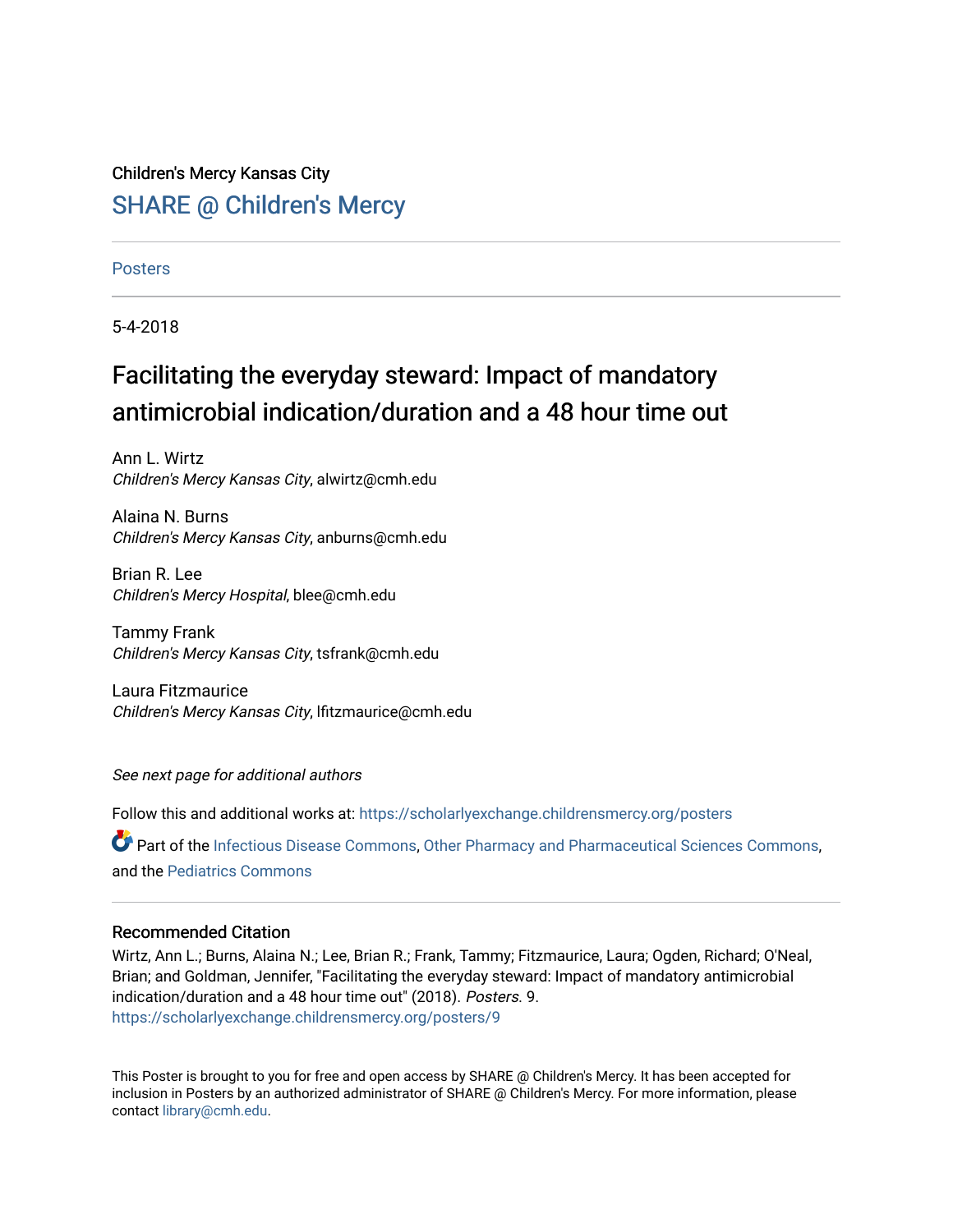# Authors

Ann L. Wirtz, Alaina N. Burns, Brian R. Lee, Tammy Frank, Laura Fitzmaurice, Richard Ogden, Brian O'Neal, and Jennifer Goldman